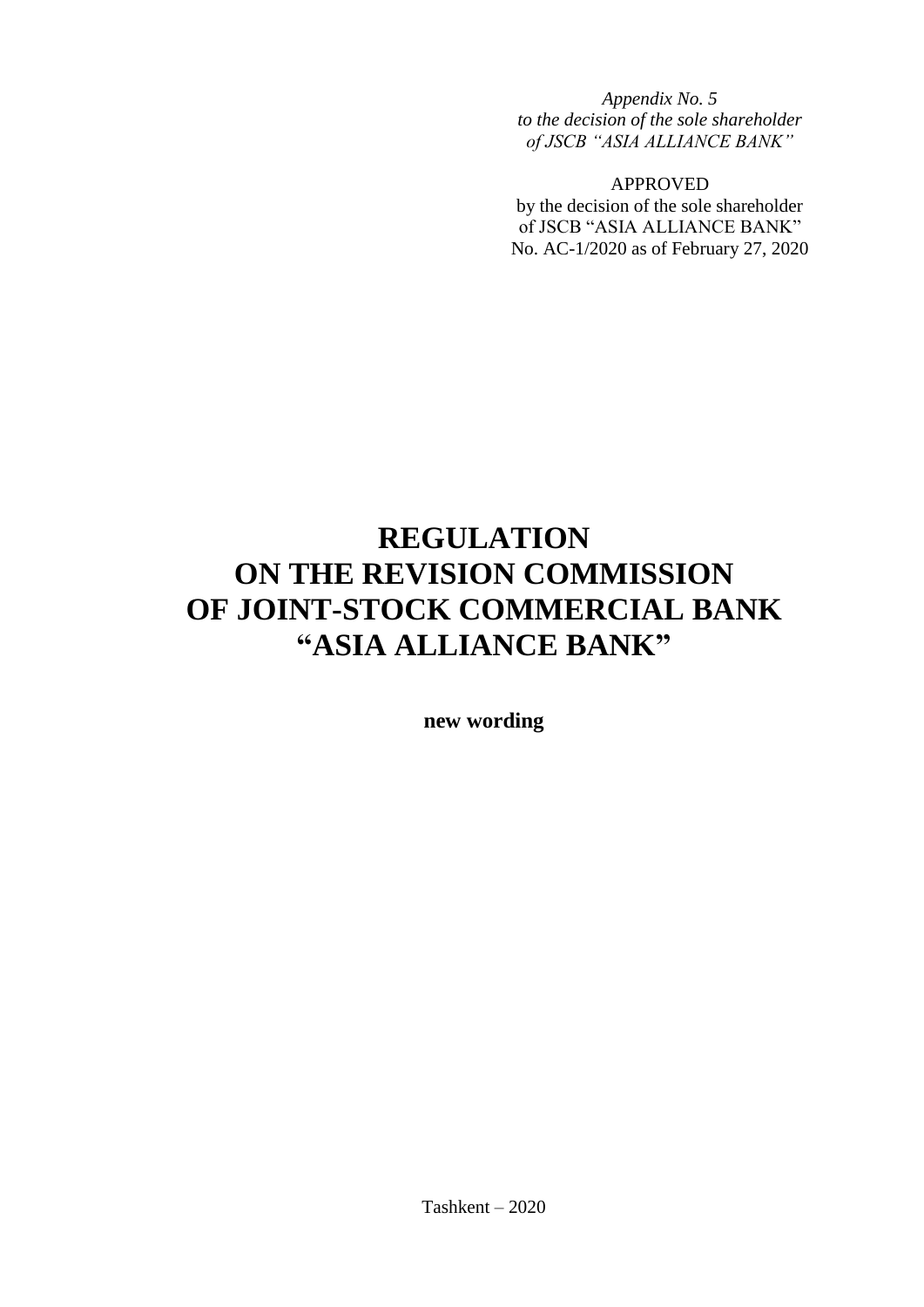### **I. GENERAL PROVISIONS**

1. The present Regulation determines the status and regulates work of the Revision Commission of the Joint-Stock Commercial Bank "ASIA ALLIANCE BANK" (hereinafter referred to as "the Bank"), the procedure of election and the functional duties and powers.

2. The Regulation is developed in accordance with the laws of the Republic of Uzbekistan "On Joint-Stock Companies and Protection of Stockholders' Rights" and "On Banks and Banking Activities", Code of Corporate Governance as well as other regulatory legal acts and the Charter of the Bank.

3. The Revision Commission is the main instrument available to shareholders to control financial activities of the Bank. The Revision Commission is the internal control body of the Bank, performing the functions of internal financial, economic and legal control over activities of the Bank and its structural divisions.

4. In its activity, the Revision Commission is guided by law of the Republic of Uzbekistan, by-laws of government bodies, the Charter of the Bank, this Regulation and other documents of the Bank.

# **II. FUNCTIONS AND OBLIGATIONS OF THE REVISION COMMISSION**

5. Inspection (revision) of the financial and economic activities of the Bank is carried out based on the results of activities for a year or another period at the initiative of the Revision Commission, the General Meeting of Shareholders, the Supervisory Board of the Bank or at the request of a shareholder (shareholders) holding in aggregate at least 5% of voting shares of the Bank by prior notification of the Supervisory Board.

6. During implementation of its functions, the Revision Commission carries out the following types of work:

- conducts revision of financial and economic activities of the Bank based on the results of the reporting period determined by the Charter of the Bank, as well as in other cases prescribed by law;

- uses the results of an independent annual audit and materials of the internal audit service. If necessary, the Revision Commission may refer to the primary accounting documents;

- verification of legality of contracts concluded on behalf of the Bank, transactions performed, settlements with counterparties;

- analysis of compliance of accounting and statistical accounting with current regulatory documents;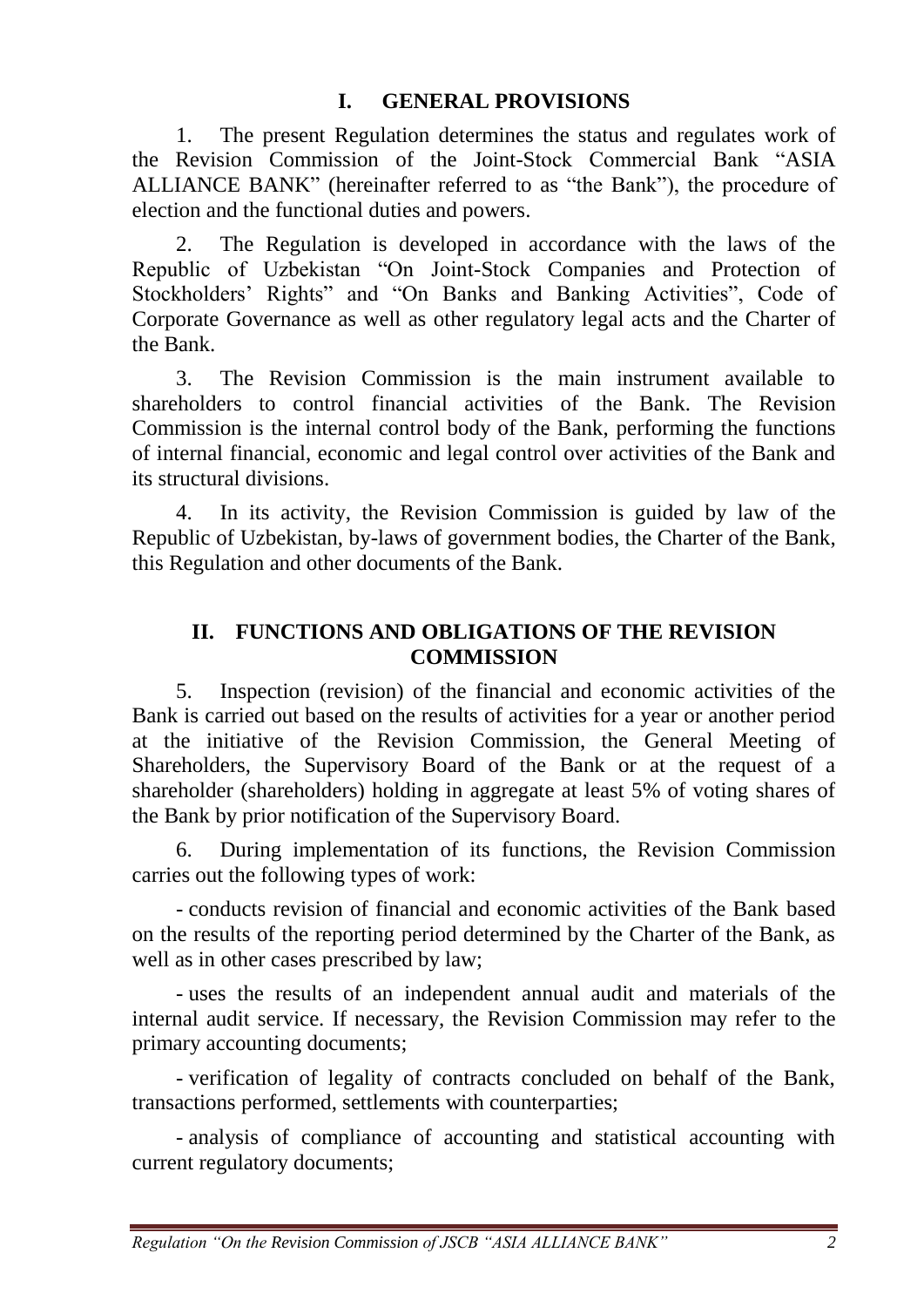- analysis of financial position of the Bank, its solvency, liquidity of assets, the ratio of equity and borrowed funds, identification of reserves for improving the economic condition of the Bank and development of recommendations for management bodies the Bank on their financial and economic activities;

- verification of correctness of drawing up the Bank's balance sheets, annual report, profit and loss account, profit distribution, reporting documentation for the tax inspectorate, statistical bodies, government bodies;

- verification of compliance of the Bank with the requirements of normative acts on securities and joint-stock companies;

- other types of work referred by Charter of the Bank to the competence of the Revision Commission, including by order of the General Meeting of Shareholders and the Supervisory Board, or at the request of a shareholder (shareholders) holding in aggregate at least 5% of voting shares of the Bank by prior notification of the Supervisory Board.

7. The Revision Commission is obliged to:

- timely inform the General Meeting of Shareholders, the Supervisory Board, the Management Board of the Bank of the results of revisions and inspections carried out in the form of conclusion, written reports, memoranda, messages at meetings of the management bodies of the Bank;

- assess the reliability of the data included in the annual report of the Bank and contained in the annual financial statements of the Bank;

- assess the Bank's vulnerability to risks or other circumstances that may affect its financial position;

- carry out revision of financial and economic activities of the Bank based on the results of its activities for the year, as well as at any time at the initiative of persons in accordance with law, the Charter of the Bank and this Regulation;

- observe commercial and banking secrets, not to disclose confidential information to which members of the Revision Commission have access when performing their functions;

- timely consider complaints from shareholders about actions of the management bodies and officials of the Bank and take appropriate decisions on them;

- demand convocation of meetings of the Supervisory Board, the convocation of an extraordinary general meeting in cases where revealed violations in financial, legal activities or emergence of a real threat to the interests of the Bank require their decision by the management bodies of the Bank.

8. When carrying out inspections, members of the Revision Commission are obliged to carefully examine all documents and materials related to the subject of inspection. For incorrect conclusions, members of the Revision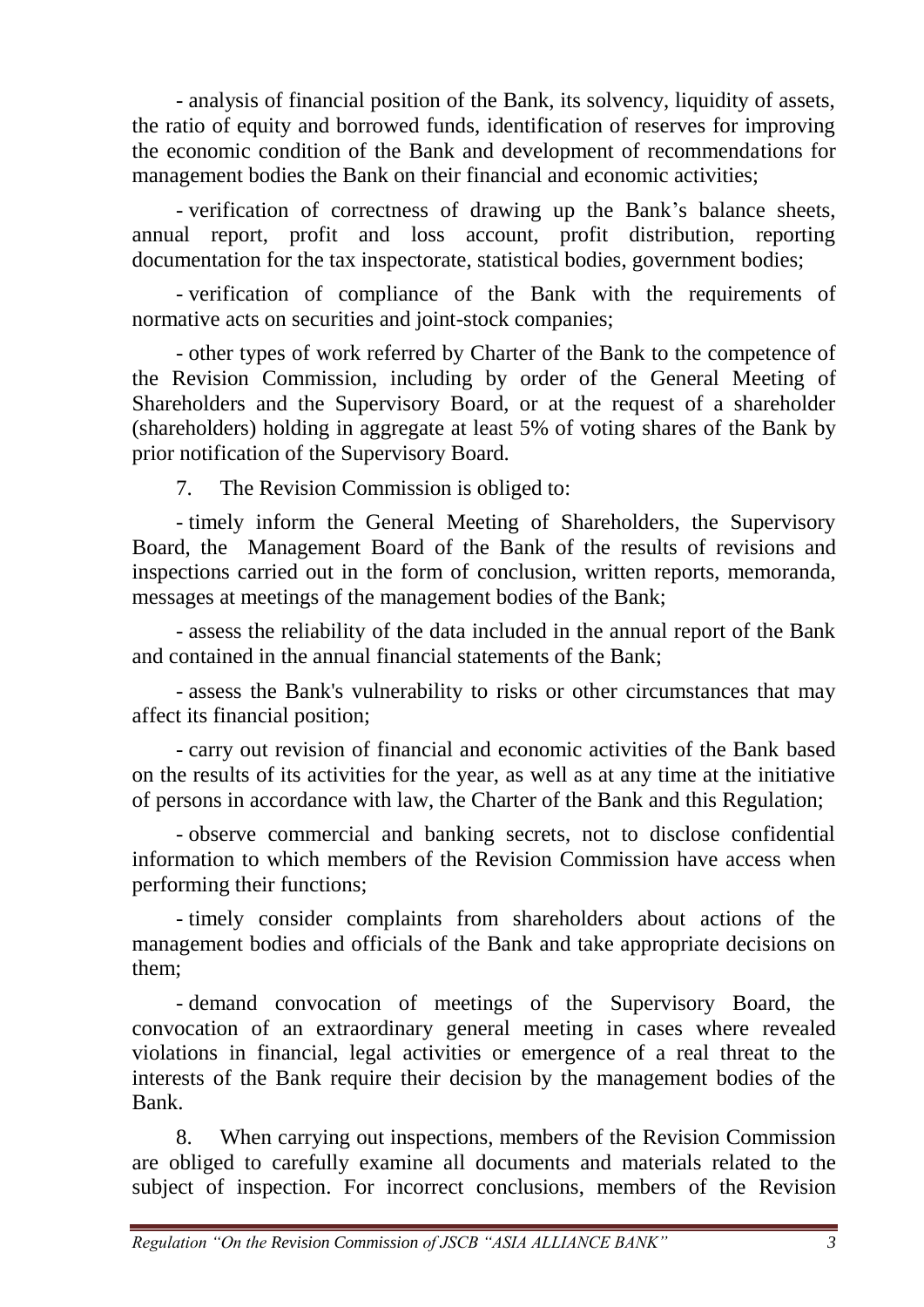Commission are liable, the measure of which is determined by the General Meeting of Shareholders and the current law of the Republic of Uzbekistan.

## **III. RIGHTS AND AUTHORITIES OF THE REVISION COMMISSION**

9. The Revision Commission, for the purposes of proper performance of its functions, is entitled to:

- check any financial documents of the Bank, including documents of inventory commission of the Bank, compare these documents with the data of primary accounting;

- demand and receive from the management bodies of the Bank, its divisions and services, officials documents necessary for the implementation of their activities. These documents and materials are presented to the Revision Commission within two working days after its request;

- demand convocation (by unanimous decision) of the General Meeting of Shareholders in cases where violations in financial and legal activities are revealed or there is another threat to the interests of the Bank;

- demand convocation of a meeting of the Supervisory Board. The Chairman of the Supervisory Board has no right to refuse the Revision Commission to convene a meeting of the Supervisory Board at its request;

- attend meetings of the Supervisory Board at the invitation of any of its members;

- put before the management bodies of the Bank, its divisions and services issue of responsibility of employees of the Bank, including officials, in the event of their violation of the regulations, rules and instructions adopted by the Bank;

- other rights in accordance with law and the Charter of the Bank.

10. Member of the Revision Commission is entitled to:

- demand convocation of an emergency meeting of the commission in case of revelation of violations that require urgent decision of the Revision Commission;

- express in written form his disagreement with conclusions of the Revision Commission and bring it to the attention of the General Meeting of Shareholders of the Bank;

- attend the General Meeting of Shareholders and answer questions from the participants of the meeting within the competence.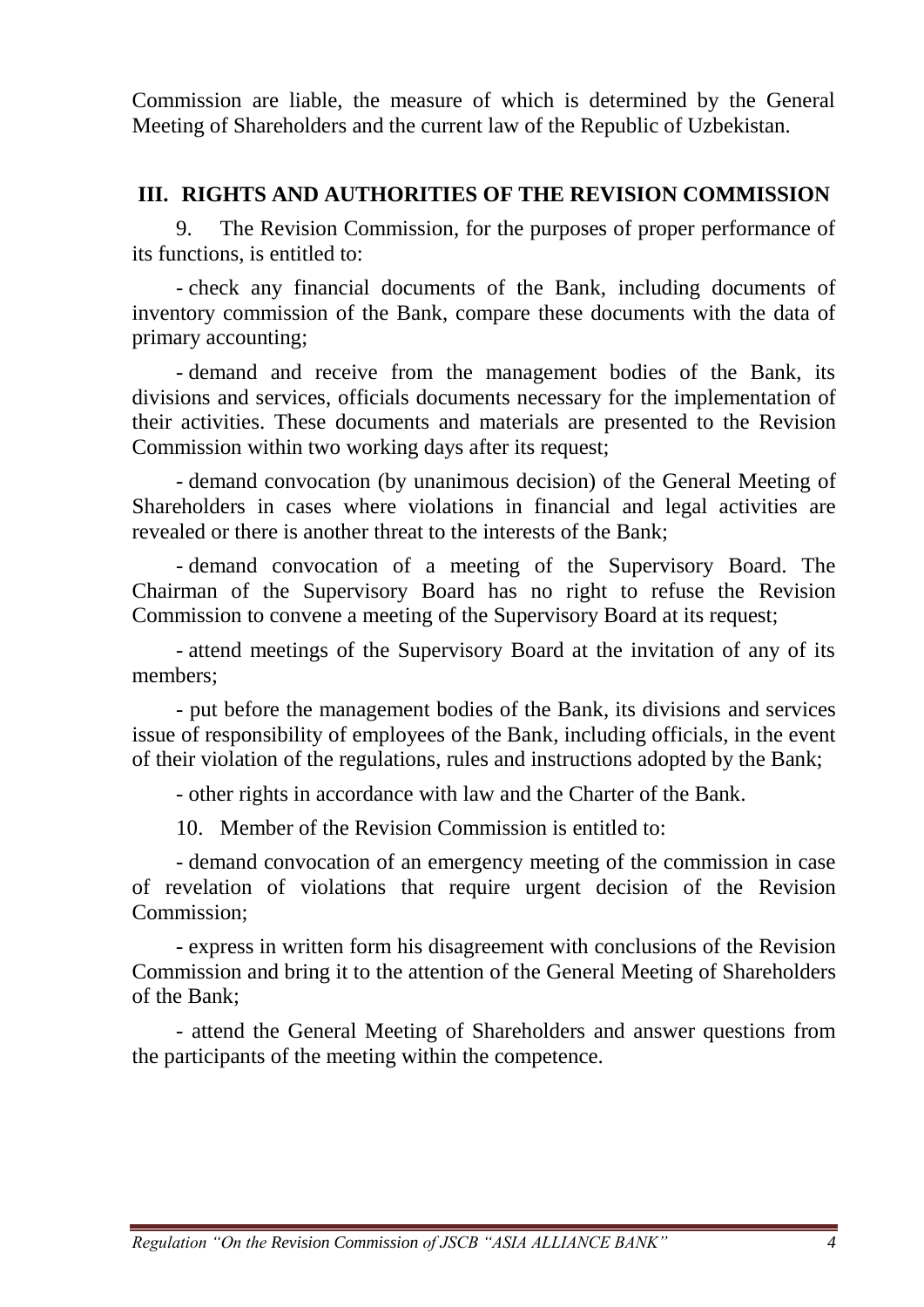#### **IV. PROCEDURE OF INSPECTIONS (REVISIONS) AND PAYMENT OF REMUNERATIONS (COMPENSATIONS) TO MEMBERS OF THE REVISION COMMISSION**

11. Inspection (revision) of financial and economic activities of the Bank is carried out on the basis of the results of the Bank operation for a year.

12. The Revision Commission presents to the Supervisory Board a report with its finding based on the results of the inspection (revision) of the financial and economic activities of the Bank for the year and conclusion confirming or refuting accuracy of the data included in the annual report of the Bank and contained in the annual balance sheet, no later than 3 days before the date of the meeting of the Supervisory Board, at which the report on the preliminary approval of annual report of the Bank is considered.

13. Unscheduled inspection (revision) of financial and economic activities of the Bank is carried out upon:

- decision of the General Meeting of Shareholders;

- decision of the Supervisory Board;

- request of a shareholder (shareholders) of the Bank owning (owning in aggregate) at least 5 percent of voting shares of the Bank;

- initiative of the Revision Commission itself.

14. Decision on unscheduled inspection (revision) is made at the general meeting of shareholders by a simple majority of votes of shareholders - owners of voting shares of the Bank participating in the meeting. The Revision Commission starts inspection (revision) after receiving the relevant minutes of the General Meeting of Shareholders.

15. Decision on unscheduled inspection (revision) is made by the Supervisory Board by a majority of votes of its members present at the meeting, in case of absentee voting (by poll) by all members of the Supervisory Board unanimously. This decision is sent to the Chairman of the Revision Commission and signed by all members of the Supervisory Board who voted for its adoption.

16. A member of the Revision Commission, upon detection of violations, sends to the Chairman of the Revision Commission a written description of the revealed violations requiring a decision by the Revision Commission.

Within 3 working days after receiving the request, the Chairman of the Revision Commission is obliged to convene a meeting of the Revision Commission.

When the Revision Commission makes decision to conduct inspection (revision), the Chairman of the Revision Commission is obliged to organize inspection (revision) and proceed with its implementation.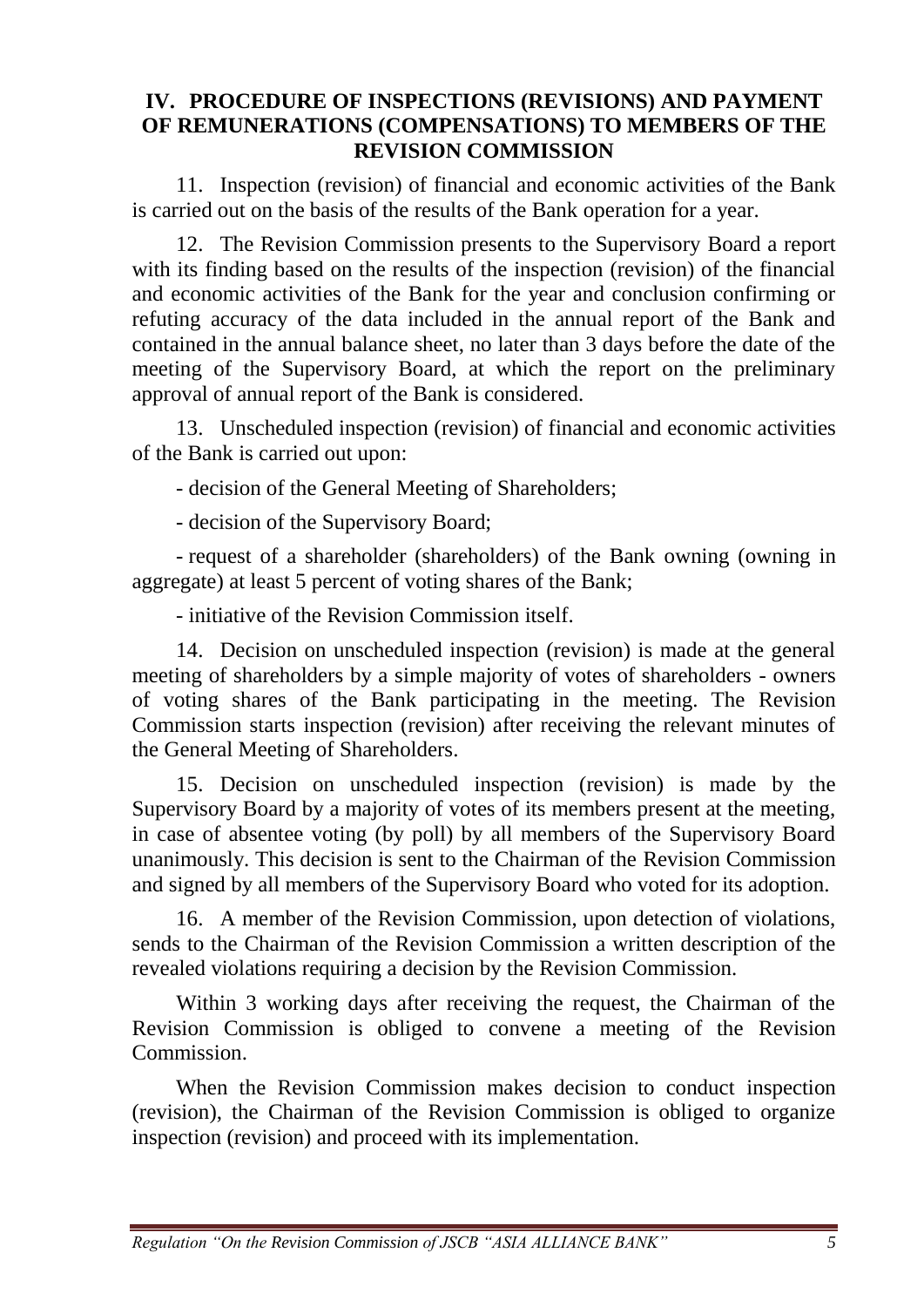17. Submitting requirements for unscheduled inspection (revision) by shareholder (shareholders) of the Bank, owning (owning in aggregate) at least 5 percent of voting shares of the Bank:

1) Shareholder (s) - initiators of inspection (revision) send a written request to the Revision Commission, which must contain:

- names of shareholders;

- information on shares held by them (quantity, category, type);

- motivated reasoning for such demand.

A request is signed by the shareholder or his authorized representative. If the request is signed by authorized representative, then a power of attorney is attached.

If the initiative comes from shareholders - legal entities, the signature of the representative of the legal entity, acting in accordance with its charter without a power of attorney, is certified by the seal of this legal entity. If the request is signed by a representative of the legal entity acting on its behalf by power of attorney, the power of attorney is attached to the request.

2) The request of initiators of inspection (revision) is sent by registered mail to the Bank addressed to the Chairman of the Revision Commission with delivery receipt or submitted to office of the Bank.

The date of submission of request is determined by the date of notification of its delivery or the date of submission to office of the Bank.

3) Within 10 working days from the date of submission of the request, the Revision Commission must decide to conduct unscheduled inspection (revision) of the financial and economic activities of the Bank or give reasoned refusal to conduct revision.

4) Refusal to inspect (revise) can be given by the Revision Commission in the following cases:

- shareholders presented request are not owners of the required number of voting shares as of the date of the request;

- initiators of presentation of request are persons not registered in the register of shareholders or not having representative - powers of the respective shareholders;

- request does not indicate the motive for the inspection (revision);

- on the facts that are motives for inspection (revision), inspection (revision) was carried out and the Revision Commission approved the conclusion;

- request contains incomplete information;

- request does not comply with law and normative-legal acts of the Republic of Uzbekistan or the Charter of the Bank.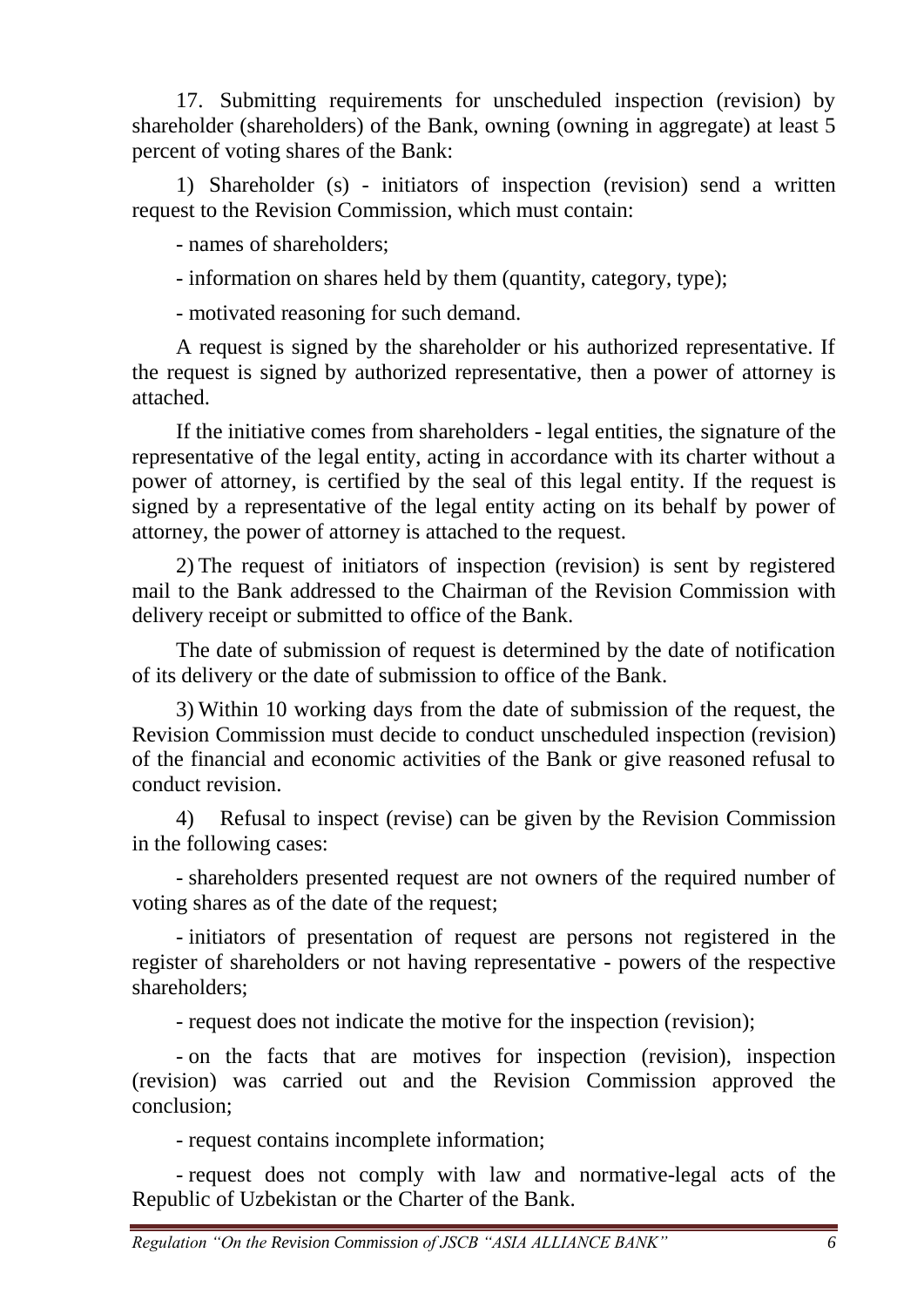18. When conducting inspections (revisions), members of the Revision Commission are obliged to examine all available and received documents and materials related to the subject of inspection.

19. Based on the results of the inspection of financial and economic activities of the Bank, the Revision Commission of the Bank draws up conclusion, which must contain:

- assessment of reliability of the data contained in the reports and other financial documents of the Bank;

- information on the facts of violation of the order of accounting and presentation of financial statements, as well as law in the implementation of financial and economic activities.

This conclusion is necessarily heard at the annual general meeting of shareholders, and in the event of unscheduled inspection, it is also brought to the attention of the initiator of inspection.

20. Initiators of inspection (revision) of financial and economic activities of the Bank have the right to withdraw their request at any time before the Revision Commission decides to conduct inspection (revision) by notifying the Revision Commission in written form.

21. The Revision Commission quarterly submits to meeting of the Supervisory Board of the Bank a conclusion on existence of transactions with affiliated entities or major transactions in the Bank, as well as on compliance with the requirements of law and internal documents of the Bank for such transactions.

22. Members of the Revision Commission for implementation of their activities are paid a monthly remuneration in the amount of 4 times the minimum wage. At the same time, in the event of a change in the composition of the Revision Commission within a month, the payment is made to each member of the Revision Commission in proportion to the period worked. For the purpose of accrual and payment of remuneration, the minimum wage is accepted, valid at the end of the month for which the remuneration is accrued.

23. By decision of the General Meeting of Shareholders, members of the Revision Commission may be reimbursed for expenses related to performance of functions of members of the Revision Commission in the manner prescribed by law.

#### **V. ELECTION AND TERMINATION OF POWERS OF THE REVISION COMMISSION**

24. Procedure for submitting proposals on nominating candidates to the Revision Commission of the Bank, consideration and decision-making by the Supervisory Board on submitted proposals is carried out in accordance with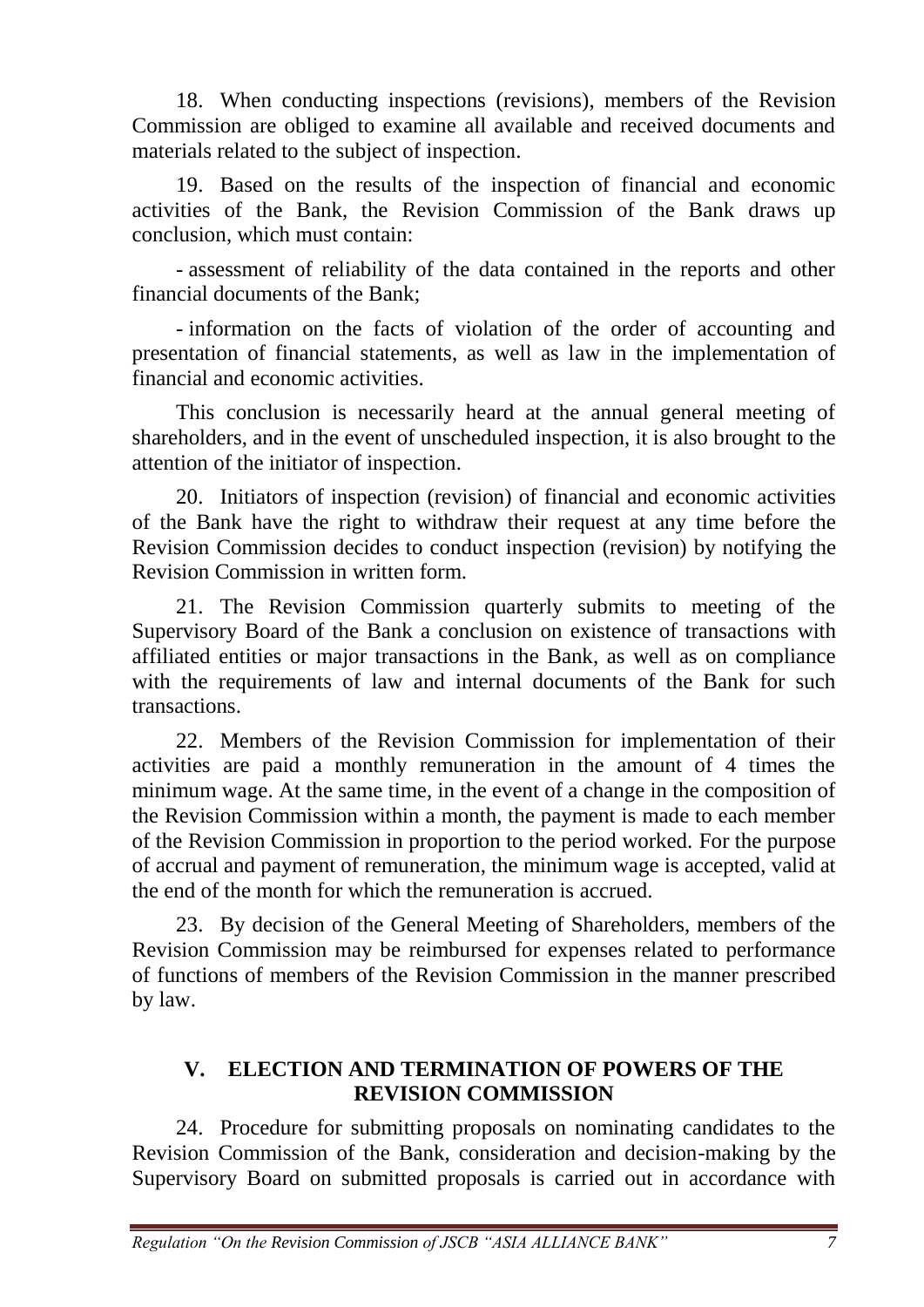Articles 63 and 65 of the law of the Republic of Uzbekistan "On Joint Stock Companies and Protection of Stockholder' Rights" and the Charter of the Bank.

25. Proposal to nominate candidates to the Revision Commission is made in written form, by sending registered letter to the Bank or submitted to office of the Bank. The date of the proposal is determined by the date of posting or by the date of its delivery to office of the Bank.

The proposal is signed by shareholder or his authorized representative, if the proposal is signed by the authorized representative, then a power of attorney is attached.

If the initiative comes from a shareholder  $-$  a legal entity, the signature of a representative of the legal entity acting in accordance with its charter without a power of attorney is certified by the seal of this legal entity. If the request is signed by a representative of the legal entity acting on its behalf by power of attorney, the power of attorney is attached to the request.

26. The Revision Commission is elected in the number of 3 persons by the General Meeting of Shareholders for a period of one year, by a majority of votes of shareholders – owners of voting shares of the Bank (simple majority) participating in the meeting. Members of the Revision Commission of the Bank cannot simultaneously be members of the Supervisory Board of the Bank, as well as work under employment agreement (contract) in the Bank. Elections of the Revision Commission are carried out by separate voting, for each candidate individually. The same person cannot be elected to the Revision Commission more than three times in a row.

27. The following qualification requirements are imposed on the members of the Revision Commission of the Bank:

- availability of higher professional education;

- at least two years of experience in economics, finance and law.

28. The Revision Commission elects chairman and secretary from among its members. The Chairman and secretary of the Revision Commission are elected at a meeting of the Revision Commission by a majority vote of the total number of elected members of the Commission.

The Revision Commission has the right to re-elect its chairman and secretary at any time by a majority vote of the total number of elected members of the Commission, except for the votes of the retired members of the Revision Commission.

29. A member of the Revision Commission has the right, on his own initiative, to withdraw from its membership at any time by notifying the Revision Commission and the Supervisory Board of the Bank about it one month before the termination of his work in the Revision Commission. In this case, the Supervisory Board of the Bank initiates convocation of general meeting of shareholders to elect a new member of the Revision Commission.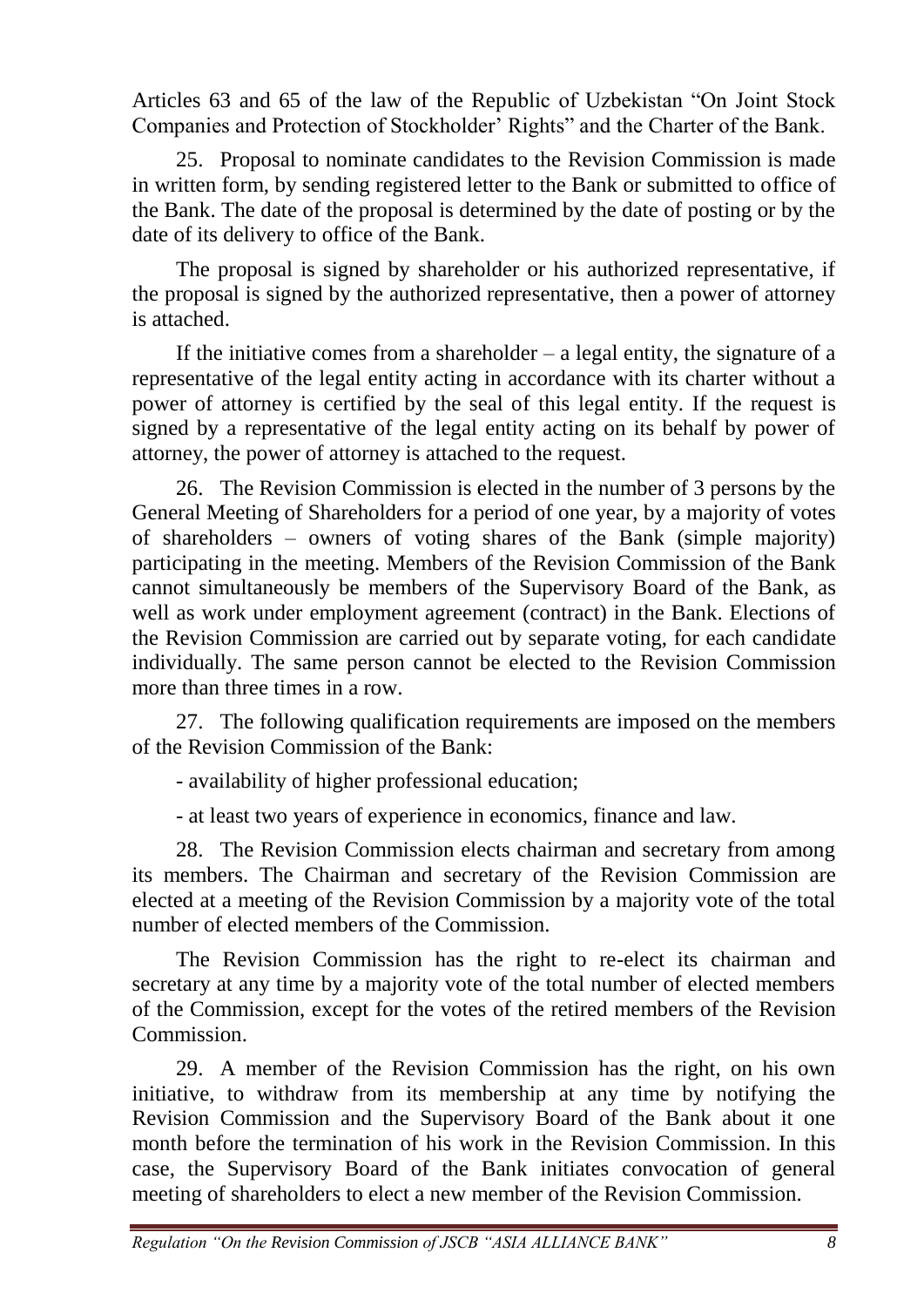30. A member of the Revision Commission, as well as a person nominated for election to this body, cannot be a member of the liquidation commission, the Supervisory Board or the Management Board, or work under an employment agreement (contract) in the Bank.

31. The powers of a member of the Revision Commission may be early terminated by decision of the General Meeting of Shareholders, adopted by a majority of votes of shareholders - owners of voting shares of the Bank participating in the meeting, on the following grounds:

- failure to participate in the work of the Revision Commission more than 3 times for disrespectful reasons;

- inadequately examined all documents and materials related to the subject of inspection, which led to incorrect conclusions of the Revision Commission of the Bank;

- failure to comply with clause 7 of this Regulation;

- committing other actions (inaction) that resulted in adverse consequences for the Bank.

32. In the event that the number of members of the Revision Commission becomes less than half of the number provided for by the Charter of the Bank and this Regulation, the Supervisory Board is obliged to convene an extraordinary general meeting of shareholders to elect a new composition of the Revision Commission.

In case of early termination of powers of the Revision Commission, the powers of newly elected members of the Revision Commission are valid until the election of the Revision Commission by the next annual general meeting of shareholders.

33. If agenda of an extraordinary general meeting includes issue of early termination of powers of the entire composition as a whole or of its individual members, the agenda must also include issue of electing a new composition or individual members of the Revision Commission.

Shareholders who, in accordance with law and the Charter of the Bank, are entitled to nominate candidates to the management and control bodies of the Bank, may submit proposals on candidates to the Revision Commission.

# **VI. MEETINGS OF THE REVISION COMMISSION**

34. The Revision Commission decides all issues at its meetings. Meetings of the Revision Commission are held according to the approved plan, as well as before the start of inspection or revision and based on their results. A member of the Revision Commission may demand the convocation of an emergency meeting of the Commission in the event of violations that require an urgent decision of the Revision Commission.